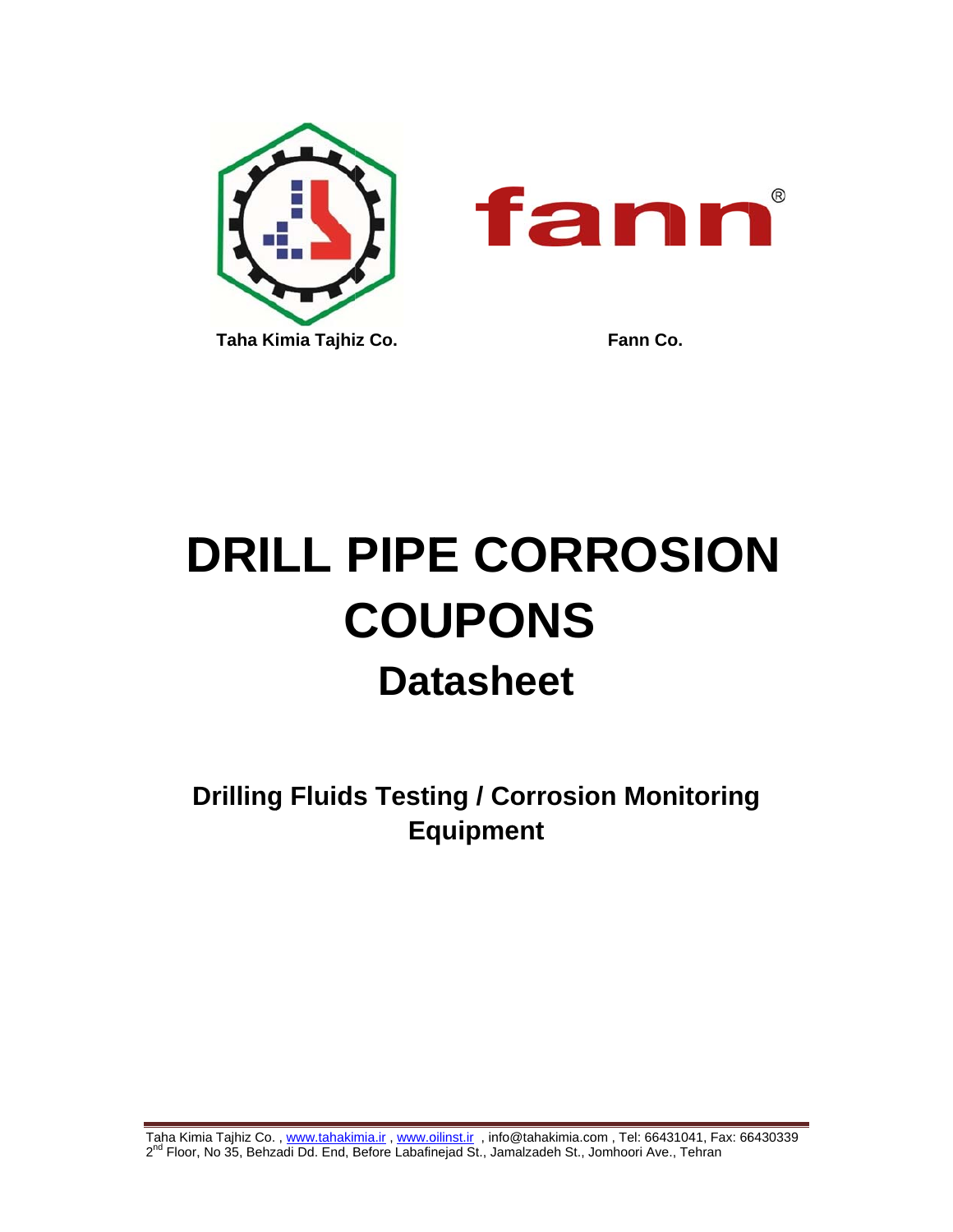# *DRILL PIPE CORROSION COUPONS*

### **Description**

The placement of corrosion test rings in the drill string is one of the more common techniques used to evaluate the corrosiveness of drilling-fluid environments on the drill string and other steel equipment. Removal and examination of these rings after a period of exposure down-hole can be highly informative as to the corrosiveness of the drilling fluid, as well as to the type of corrosion encountered. An examination of scales and pits on the exposed rings gives clues as to the cause of the corrosion, thus aiding in choosing proper remedial action.

The ring technique is specifically designed for detection of the type of corrosion characterized by metal loss whether it is localized pitting or generalized attack. The test ring is not designed to give information relating to hydrogen embrittlement, stress corrosion cracking, or other forms of fracture formation, except in the manner in which pitting may relate to these failures.

## **Equipment**

The following equipment is needed:

a. Ring construction: The ring-type drill string corrosion coupon, or corrosion ring, should be machined to fit in the tool box recess, at the end of the pin, and should have a bore the same as that of the tool joint to minimize turbulence.

b. Ring composition: To avoid galvanic corrosion, the ring should be made from steel identical to that of the tool joint in which it is placed. Such a requirement is impractical, and use of steel that is similar in chemical composition, such as AISI 4130, is recommended. The grade of steel used should be identified on the report form. The rings are normally cut from tubes that have not been quenched and tempered. The similarity in composition of the 4130 steel and the tool joint should be adequate to minimize galvanic effects and provide useful data.

c. Ring marking: The rings should be stenciled with a serial number for permanent identification.

d. Ring preparation: The rings should be scrubbed with a stiff fiber bristle brush and detergent solution, rinsed with clean water and with anhydrous acetone or methanol. The rings should be allowed to dry, weighed to nearest milligram, and this weight recorded on the report form. The ring should be stored in a dry container, such as a desiccator, to prevent corrosion. The corrosion rings should be shipped to the field in sealed envelopes or wrappers to minimize atmospheric corrosion.

| <b>Composition</b> | %            |
|--------------------|--------------|
|                    |              |
| C - Carbon         | $.28 - .33$  |
| Mn - Manganese     | $.40 - .60$  |
| P - Phosphorus     | .035         |
| S-Sulfur           | .040         |
| Si-Silicone        | .15 - .30    |
| $Cr -$ Chrome      | $.80 - 1.10$ |
| Mo - Molybdenum    | $.15 - .25$  |

Fann Drill Pipe Corrosion Coupons are made of Cold Drawn seamless mechanical tubing Type 4130 machine-finish steel.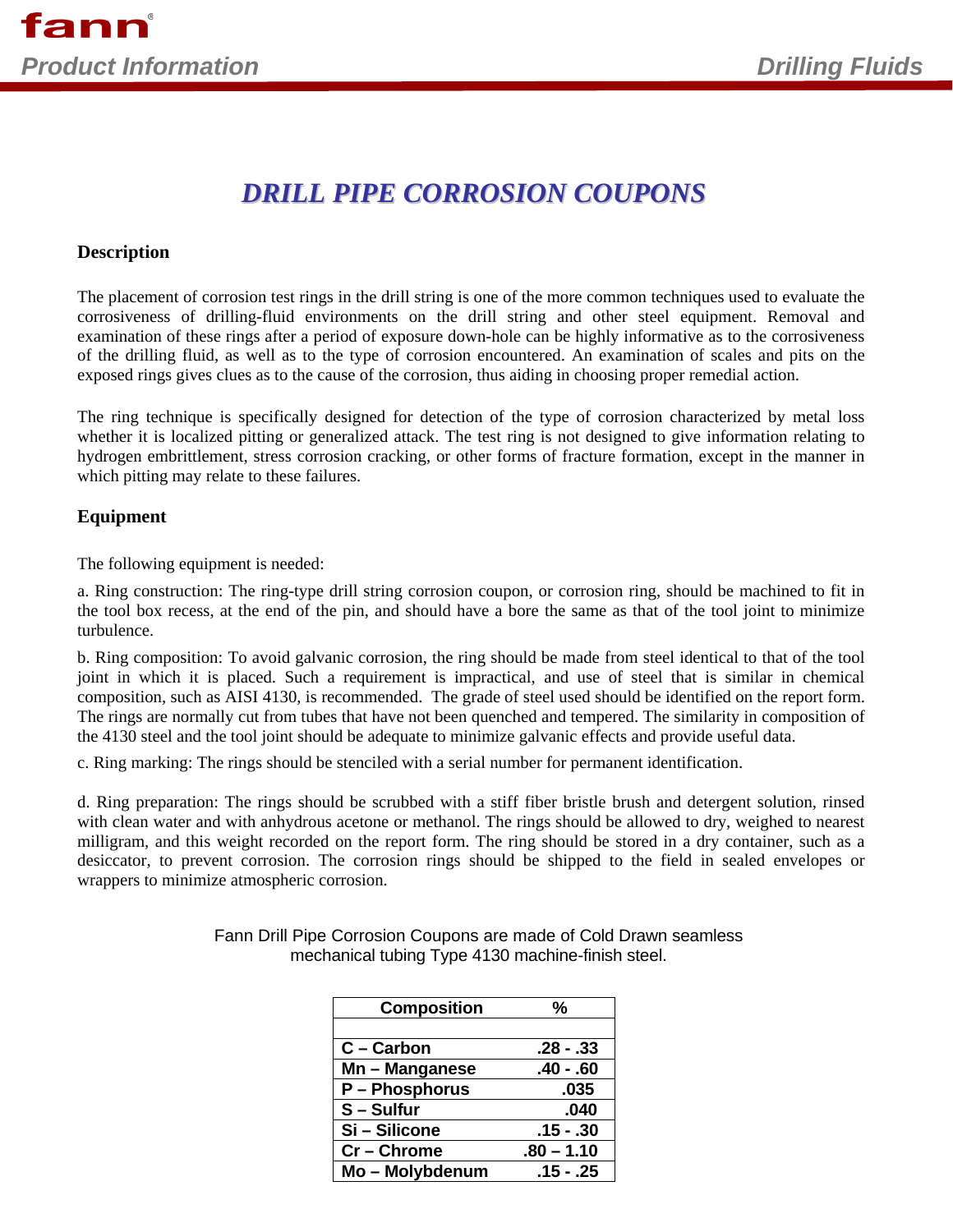#### **Procedure**

The drill pipe corrosion rings should be kept in the drill string for a minimum of 40 hours. A normal time for exposure is 100 hours. Exposure periods of less than 40 hours should not be used because initial corrosion rates may be unusually high and can give misleading data. The ring is usually placed in the tool joint at the top of the first stand above the drill collars and can be left in the drill string for more than one bit run. An additional ring can be placed in the Kelly saver sub to monitor corrosion at that point. Care should be taken to ensure that the box recess is clean to prevent interference with proper make-up of the joint and to avoid damage to the ring. In some instances specially manufactured subs have been used for the ring placement in the string. During installation, the ring should be handled with clean, dry gloves.

The drill pipe corrosion coupon form should be filled out completely. Each form should have a space for ring material, drilling fluid properties, type of corrosion, location of ring in the drill string, initial weight, time, depth in, depth out, ring number, color of scale, and any other information of significance in the specific test. The form may be printed on a mailing envelope for the ring or on a separate form to be enclosed with the ring.

The drilling-fluid residue should be removed from the coupon by wiping with a cloth when the ring is pulled from the drill string. The ring should be examined for severity of corrosion or mechanical damage. If severe corrosion is evident, the cause of the corrosion should be determined promptly so remedial action can be taken. Following visual observation, the coupon should be placed in the original envelope or wrapper containing a vapor phase corrosion inhibitor for return to the laboratory.

Before proceeding with a quantitative evaluation of corrosion of the ring, the ring should be rinsed with a suitable solvent, such as acetone or petroleum ether, to remove the oil applied to the ring on location. Prior to cleaning for weighing, a spot test should be made for corrosion by-products and mineral scale. For example, the surface can be examined qualitatively for sulfides by the acid arsenite test. The rings should be cleaned with a detergent solution and a stiff fiber bristle brush. It may be necessary to dip the ring for 5 seconds to 10 seconds in inhibited 10 percent to 15 percent hydrochloric acid one or more times to remove corrosion products. The ring should be scrubbed with the detergent solution after each acid dip, and rinsed thoroughly with clean water and then with anhydrous acetone or methanol. The ring should dry prior to weighing. Very abrasive materials or strong, uninhibited acids should not be used. An ultrasonic bath can be useful in cleaning the rings.

After the pre-weighed drill pipe corrosion coupon has been properly cleaned and the corrosion film and type of attack noted, the ring should be reweighed to the nearest milligram and the weight loss determined. If significant loss of metal due to mechanical damage is evident, it should be noted and taken into consideration in evaluation of the ring. The corrosion rate may be reported as kilograms per square meter per year, pounds per square foot per year, or mils per year.

> **NOTE:** The re-weighing of Drill Pipe Corrosion Coupons is the user's responsibility. This is usually done locally to obtain the weight loss information quickly.

#### **Comments on Visual Examination**

If visual corrosion is evident, it will normally be detectable as pitting corrosion. Uniform attack or general corrosion can best be determined by a weight loss measurement. Mechanical damage to the ring will most often be evidenced by cuts or dents on the outer surfaces of the ring. In some cases, the ring will exhibit a series of dents and worn spots, indicating considerable movement of the ring in the box recess.

In assessing the magnitude of the corrosion rates as calculated from weight loss measurements, it should be remembered that the rate is also influenced by the erosive effects of the drilling fluid. Since the bore of the ring is exposed to the mud pumped down the drill pipe, the loss of metal includes that removed by erosion as well as from corrosion. Loss from erosion can be substantial when the drilling fluid contains a high concentration of sand.

Examination of the ring may reveal a few deep pits with a relatively low weight loss. This condition would indicate a rather severe corrosion problem even though the calculated corrosion rate would be considered low.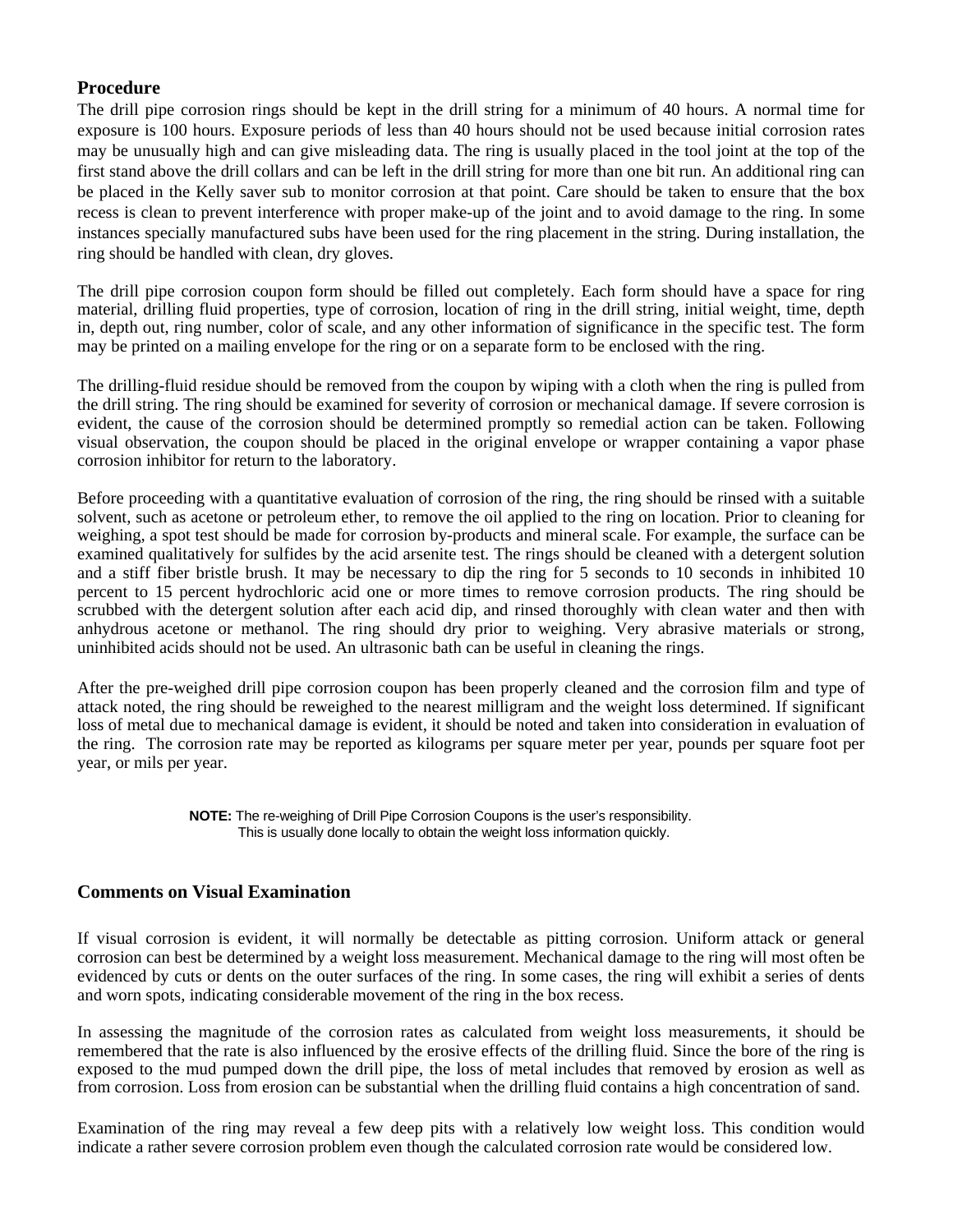#### **Calculations**

The following formulas apply to calculating the weight loss (wt. loss) corrosion rate:

a. For kilograms per square meters per year  $\frac{\text{kg}}{m^2}$ yr):

$$
= \frac{[wt. loss, mg]}{[1,000,000]} \frac{[10,000]}{[area, cm2 *} \frac{365}{[days exposure]}
$$

$$
= \frac{87.60(wt. loss, mg)}{\text{area, cm}^{2}*(hours exposed**)}
$$

$$
= \frac{13.58 \text{ (wt. loss, mg)}}{\text{area, in}^{2*}(\text{hours exposed}^{**})}
$$

b. For pounds per square feet per year  $(lb/ft^2/yr)$ :

$$
= [(\text{wt. loss, mg})] [-144] [-365]
$$
  
[ 453,600 ] [area, in<sup>2</sup>\*] [days exposure]

 $=$  [ 2,781 (*wt. loss, mg*) ] [*area*, in*"(hours exposed* ]

c. For mils per year (mils/yr):

= \_\_\_\_\_\_ \_\_\_\_\_\_*wt. loss, mg*\_\_\_\_\_\_\_\_\_\_\_\_\_\_

 [ 16,387 ] [*specific gravity*,] [(*area* ] [ (*year* ]  $\left[ \text{ cm}^3/\text{in}^3 \right]$  $\int$  [ g/cm<sup>3</sup> ]  $\int$  [ in<sup>2</sup>\*) ] [*days*/365]

For steel coupons with a specific gravity of 7.86, the formula can be reduced to the following:

mils/yr =  $\frac{68.33 \, (wt. \, loss, \, mg)}{}$ *area*, in2 \*(*hours exposed*\*\*)

\*Total surface area of the ring is used in these calculations. **\*\***Time used is based on total time in the drill string.

Following are the conversion rates between the units for steel coupons (specific gravity 7.86):

mils/yr = 24.62 (lb/ft2 /yr) mils/yr = 5.03 (kg/m2 /yr) lb/ft<sup>2</sup> /yr = 0.04 (mils/yr) lb/ft<sup>2</sup> /yr = 0.20 (kg/m2/yr) kglm2 /yr = 0.20 (mils/yr) kg/m2 /yr = 4.90 (lb/ft2 /yr)